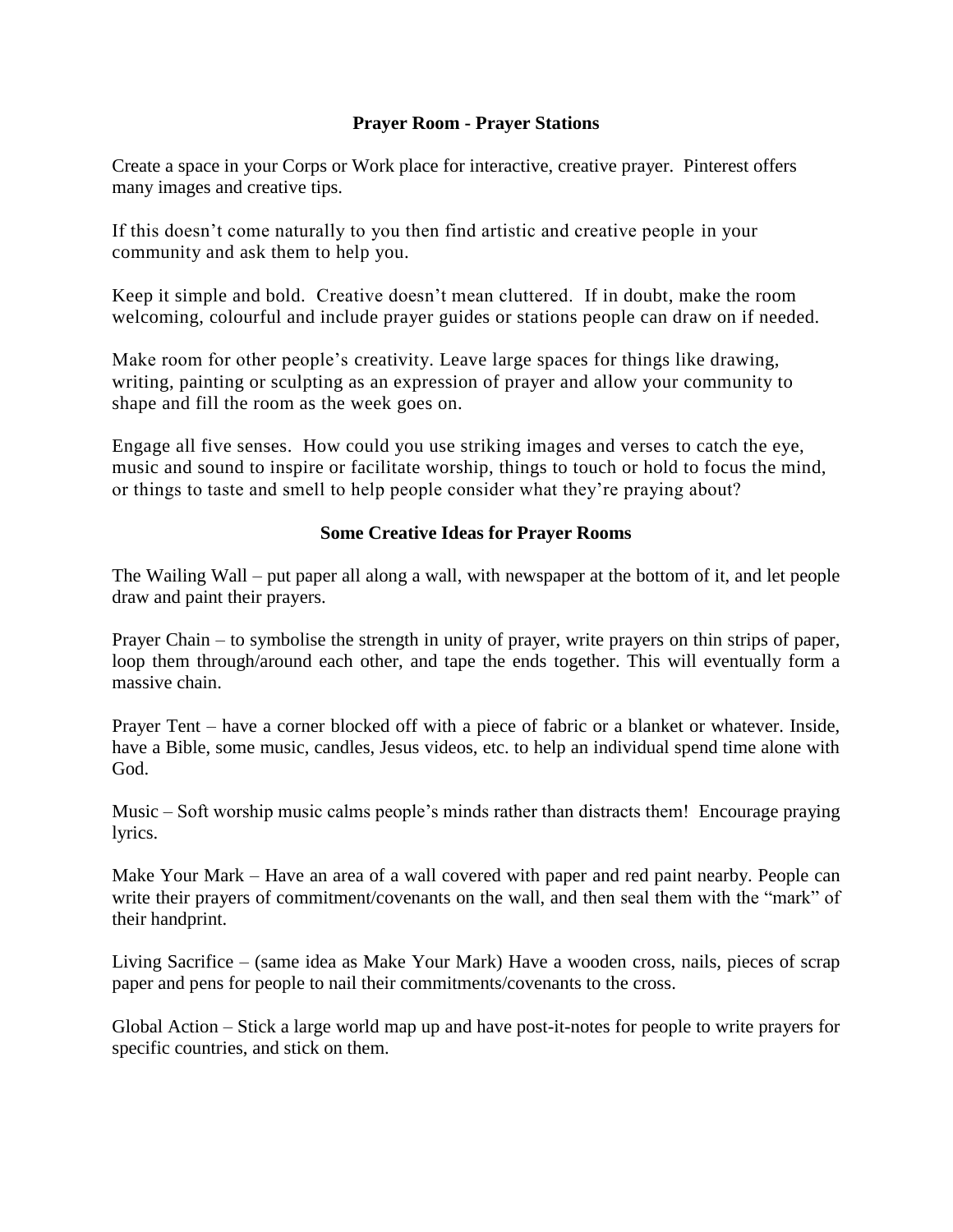Prayer Tree – Have a live, small tree, clothespins and scraps of paper for people to draw their prayers of petition and pin to the "tree of life."

Posters/Pictures/Other visuals – having these on walls, like the music focuses people's attention and keeps their minds engaged in prayer, rather than distracting them.

Break Me – Be careful with this one! On top of newspaper, have thin cement/clay tiles, which break easily. Provide thick markers and hammers for people to write/confess their sins, and then smash them!

Footprints – Provide a spiritual journey/pilgrimage for people to take through the prayer room. Have paper footprints taped to the floor that lead from one station/prayer activity to the next, in an order that makes sense.

## 1. Commune

# "This in my body, broken for you"

-Spend time remembering, symbolically, Jesus' sacrifice for you. Imagine He is sitting across the table from you, eating with you. What is He saying? Share some bread with a friend. Jesus brings us into unity with others.

## 2. Global Jesus

"Who do you say I am?"

Take time to look at these pictures. Which ones do you immediately identify with? Which ones are unfamiliar or hard to accept? Ask Jesus to give you a new picture, in your mind, of who He is.

## 3. Anointed

"The Spirit of the Lord is upon me because He has anointed me to preach good news to the poor. He has sent me to proclaim freedom for the captives and recovery of sight for the blind; to release the oppressed, to proclaim the year of the Lord's favor."

Have a friend anoint you by using oil to make a cross on your forehead. Pray for God to anoint you to do those things from Luke 4:18-19.

# 4. Light of the World

"You are the light of the world. A city on a hill cannot be hidden." Write a prayer for a person/situation that God wants you to be a light to/in. Light a tea light and place it on your prayer.

## 5. Freedom

"It is for freedom that Christ has set us free. Stand firm then, and do not let yourselves be burdened by a yoke of slavery anymore."